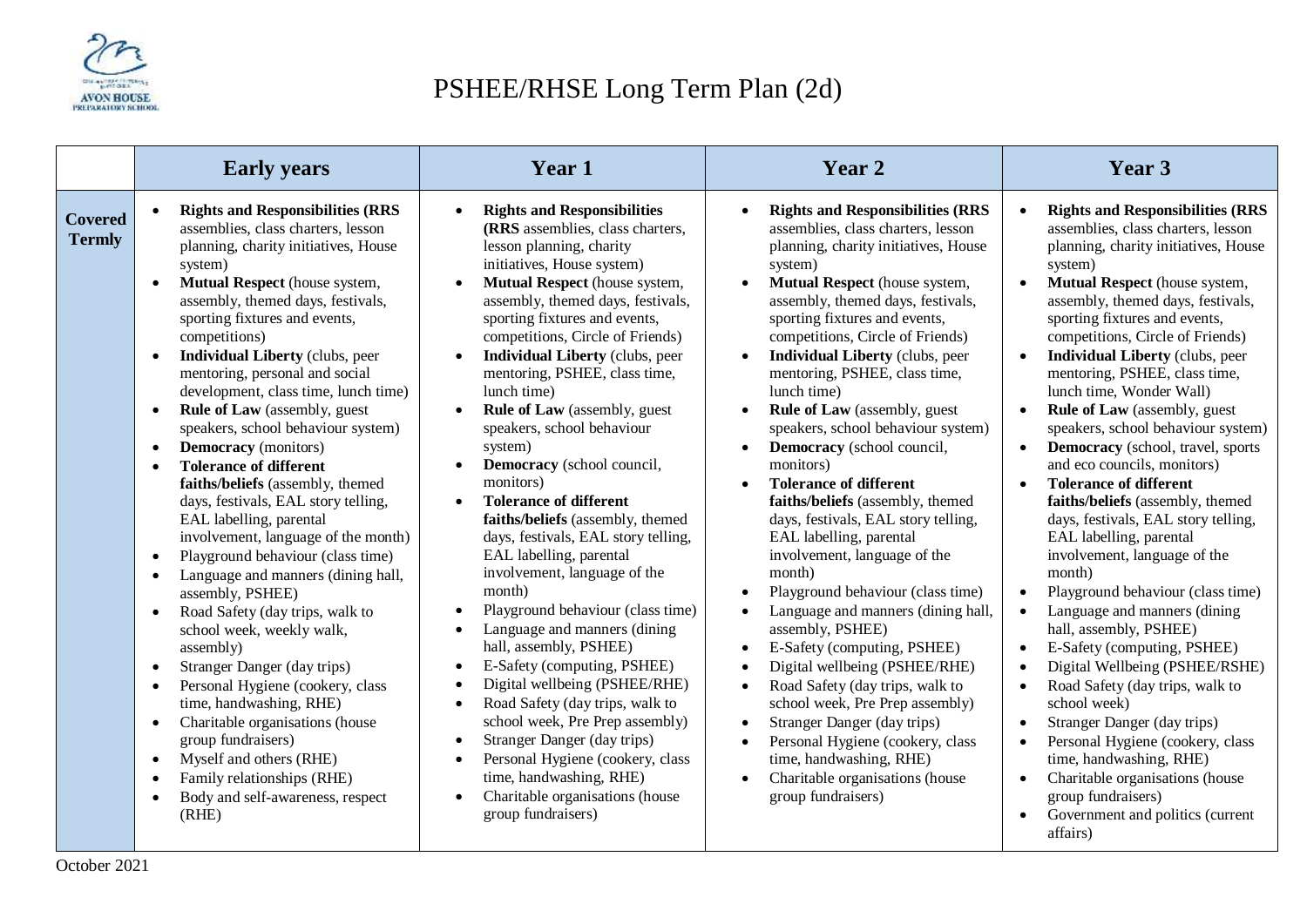

| EYFS          | To demonstrate friendly behaviour and form good relationships with peers and familiar adults<br>$\bullet$<br>To recognise and respect similarities and differences between each other<br>$\bullet$<br>To be able to dress and undress independently<br>To know about similarities and differences between themselves and others, and among families, communities and traditions<br>To explore a special friendship with another child.<br>To begin to accept the needs of others and take turns<br>To talk about why things happen and how things work<br>To begin to be able to negotiate and solve problems<br>To understand some ways to deal with bullying<br>To wash hands and keep clean                                                                                                                                                                                  |
|---------------|---------------------------------------------------------------------------------------------------------------------------------------------------------------------------------------------------------------------------------------------------------------------------------------------------------------------------------------------------------------------------------------------------------------------------------------------------------------------------------------------------------------------------------------------------------------------------------------------------------------------------------------------------------------------------------------------------------------------------------------------------------------------------------------------------------------------------------------------------------------------------------|
| <b>Year 1</b> | To understand the rights and responsibilities as a member of my class<br>$\bullet$<br>To understand my changing body<br>To know the names of the main parts of both boys' and girls' bodies and appreciate the privacy rules<br>To know how to make new friends<br>To set goals for success<br>To understand being healthy<br>To know how to make healthy choices<br>To know how to be clean and healthy<br>To know what bullying is and what to do if someone is being bullied<br>To know people who help us<br>To understand medicine safety<br>To understand road safety<br>To understand healthy living<br>٠<br>To understand similarities and differences between children in my class<br>To know that actions have consequences<br>To understand life cycles<br>To know how to make friends<br>To work well with others<br>To be able to stretch my learning<br>$\bullet$ |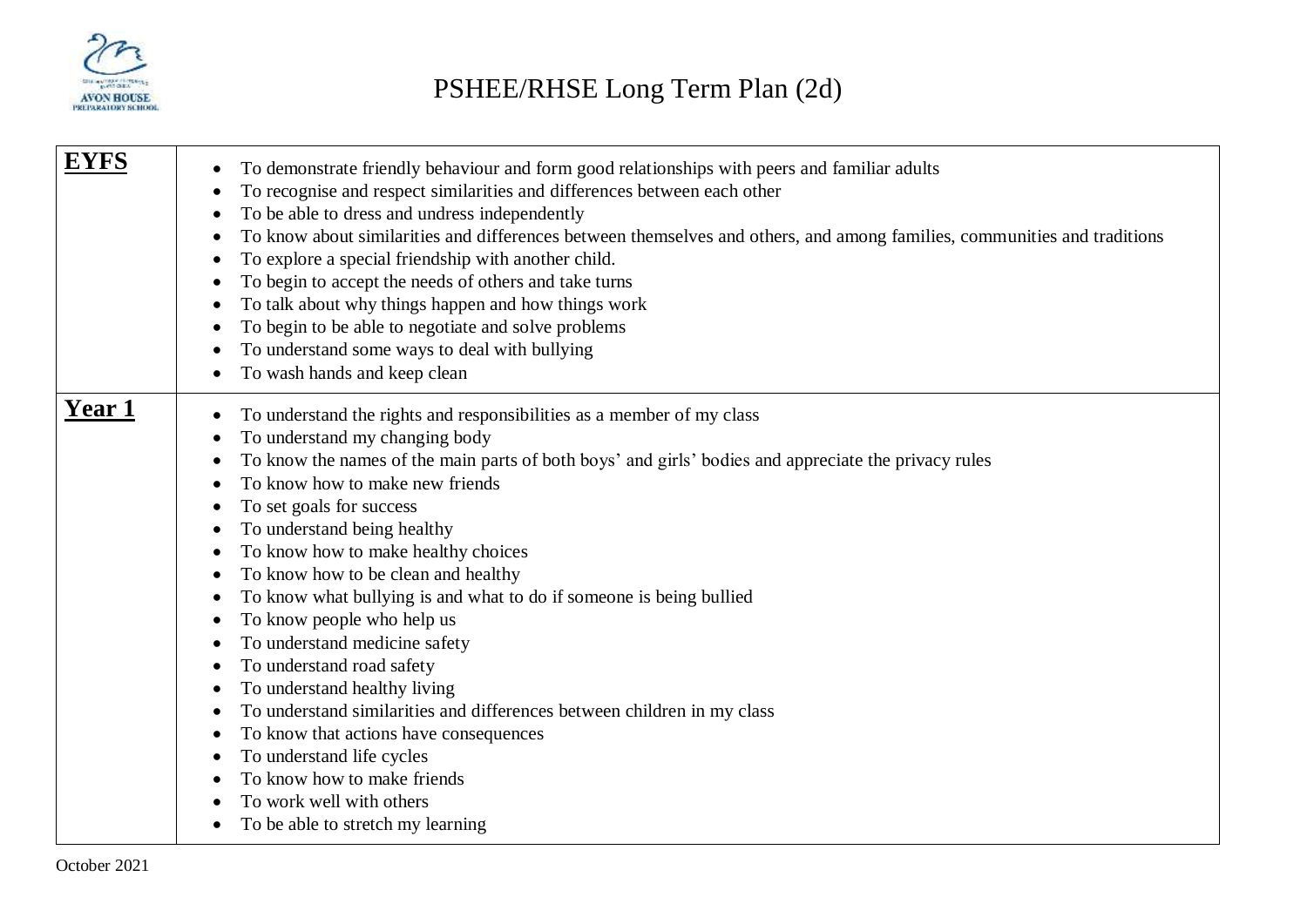

|               | To explore what it means to be a good friend.<br>To know how to keep safe.<br>To recognise how it feels to be proud of an achievement<br>To understand ways that we are different from others<br>To identify obstacles and figure out how to overcome them |
|---------------|------------------------------------------------------------------------------------------------------------------------------------------------------------------------------------------------------------------------------------------------------------|
|               | To know how I felt when I succeeded and how I celebrated it                                                                                                                                                                                                |
|               | To understand the different types of families                                                                                                                                                                                                              |
|               | To recognise appropriate ways to greet my friends                                                                                                                                                                                                          |
|               | To understand change and how to deal with changes around me                                                                                                                                                                                                |
| <u>Year 2</u> | To listen to others and contribute my own ideas about rewards and consequences                                                                                                                                                                             |
|               | To identify some of my hopes and fears for the year                                                                                                                                                                                                        |
|               | To recognise how my body has changed from a baby                                                                                                                                                                                                           |
|               | To recognise differences between girls' and boys' bodies and use the correct names for parts of the body, appreciating the privacy<br>rules                                                                                                                |
|               | To understand that there are lots of forms of physical contact within a family and some are acceptable and some aren't                                                                                                                                     |
|               | To understand how following the class charter will help me and others learn                                                                                                                                                                                |
|               | To know some ways to make new friends                                                                                                                                                                                                                      |
|               | To identify the different members of my family and understand my relationship with each of them                                                                                                                                                            |
|               | To understand that bullying is sometimes about difference                                                                                                                                                                                                  |
|               | To recognise who it is easy for me to work with and who it is more difficult for me to work with                                                                                                                                                           |
|               | To understand that sometimes it's good to keep a secret but sometimes it isn't                                                                                                                                                                             |
|               | To understand how medicines work in my body and how important it is to use them safely                                                                                                                                                                     |
|               | To understand that sometimes people make assumptions about girls and boys                                                                                                                                                                                  |
|               | To choose a goal and think about how to achieve it                                                                                                                                                                                                         |
|               | To persevere when something is challenging                                                                                                                                                                                                                 |
|               | To explain what relaxed means and share things that make me relaxed and things that make me stressed                                                                                                                                                       |
|               | To identify some of the things that cause conflict with my friends                                                                                                                                                                                         |
|               | To know what I need to keep my body healthy                                                                                                                                                                                                                |
|               | To understand the rights and responsibilities of being a member of my class and school                                                                                                                                                                     |
|               | To decide which foods give me energy                                                                                                                                                                                                                       |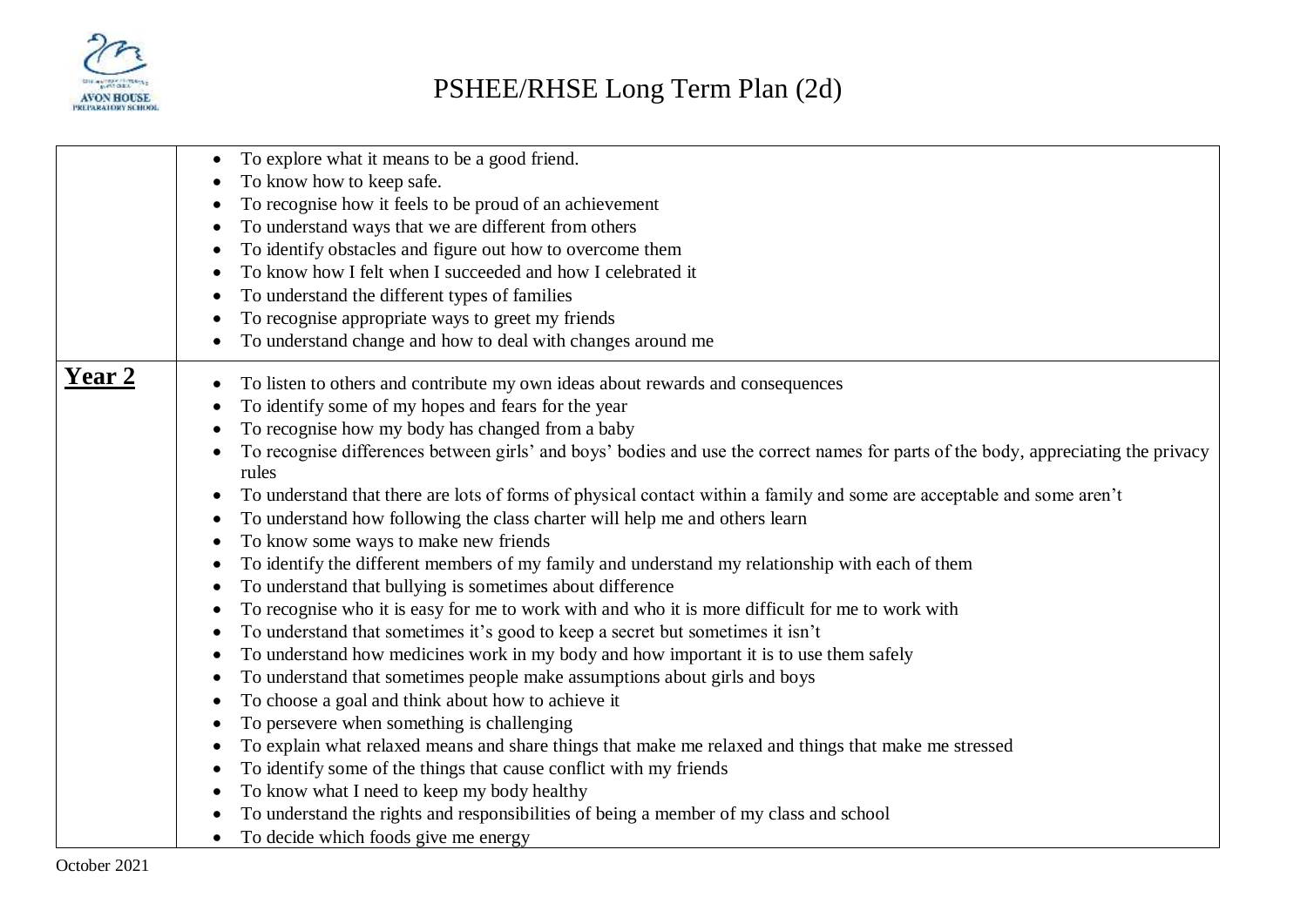

|        | To recognise cycles of life in nature<br>$\bullet$<br>To recognise and appreciate people that help me in my family, school and community<br>To express appreciation for people in my special relationships<br>To recognise what is right and wrong and how to stand up for myself<br>To understand that money comes from different places and can be used for different purposes<br>To understand simple ways to keep money safe and the different ways to spend it<br>To understand the difference between a secret and a surprise<br>To understand there are different forms of media                                                                                                                                                                                                                                                                                                                                                                                                                                                                                                                                                                                                                                                                                                                                                                                                                |
|--------|--------------------------------------------------------------------------------------------------------------------------------------------------------------------------------------------------------------------------------------------------------------------------------------------------------------------------------------------------------------------------------------------------------------------------------------------------------------------------------------------------------------------------------------------------------------------------------------------------------------------------------------------------------------------------------------------------------------------------------------------------------------------------------------------------------------------------------------------------------------------------------------------------------------------------------------------------------------------------------------------------------------------------------------------------------------------------------------------------------------------------------------------------------------------------------------------------------------------------------------------------------------------------------------------------------------------------------------------------------------------------------------------------------|
|        | To know what I am looking forward to when I get to Year 3                                                                                                                                                                                                                                                                                                                                                                                                                                                                                                                                                                                                                                                                                                                                                                                                                                                                                                                                                                                                                                                                                                                                                                                                                                                                                                                                              |
| Year 3 | To understand the different feelings experienced when online and how these can change<br>To appreciate how screen use can affect the way we feel and that it's different for each person<br>To recognise my worth and identify positive things about myself and my achievements and set personal goals<br>To face new challenges positively, make responsible choices and ask for help when I need it<br>To understand why rules are needed and how they relate to rights and responsibilities<br>٠<br>To understand that my actions affect myself and others and care about other people's feelings seeing things from their point of<br>view<br>To make responsible choices and take action<br>To understand that everybody's family is different and important to them<br>To understand that differences and conflicts sometimes happen among family members<br>To know what it means to be a witness to bullying<br>To know that witnesses can make the situation better or worse by what they do<br>To recognise that some words are used in hurtful ways<br>To discuss a time when my words affected someone's feelings and what the consequences were<br>To explain about a person who has faced difficult challenges and achieved success<br>To identify a dream/ambition that is important to me<br>To enjoy facing new learning challenges and work out the best ways for me to achieve them |
|        | To be motivated and enthusiastic about achieving a new challenge<br>To recognise obstacles which might hinder my achievement and take steps to overcome them                                                                                                                                                                                                                                                                                                                                                                                                                                                                                                                                                                                                                                                                                                                                                                                                                                                                                                                                                                                                                                                                                                                                                                                                                                           |
|        | To understand how exercise affects my body and know why my heart and lungs are such important organs                                                                                                                                                                                                                                                                                                                                                                                                                                                                                                                                                                                                                                                                                                                                                                                                                                                                                                                                                                                                                                                                                                                                                                                                                                                                                                   |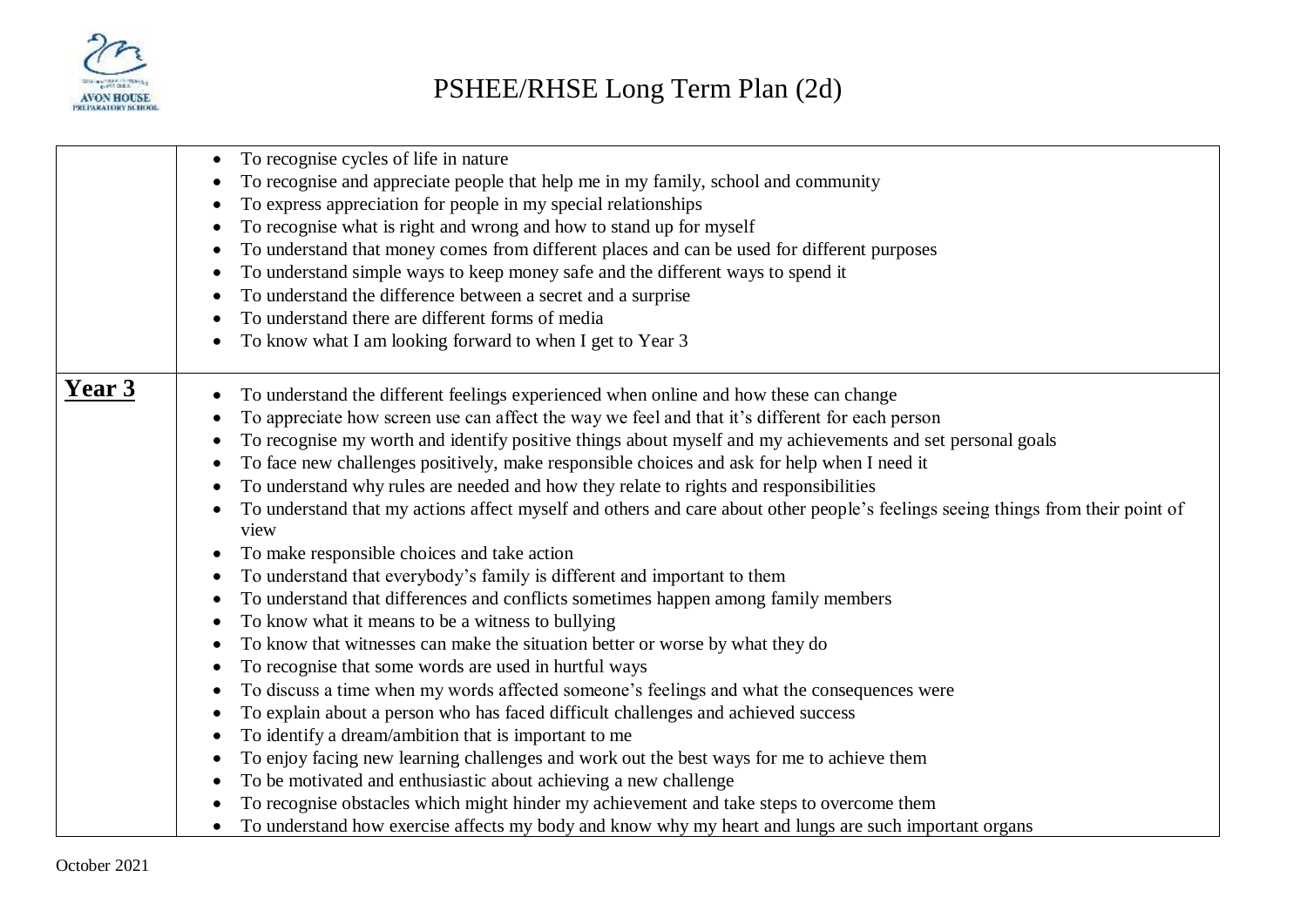

- To set myself a fitness challenge
- To identify how I feel towards drugs
- To express how being anxious or scared feels
- To take responsibility for keeping myself and others safe at home
- To respect my body and appreciate what it does for me
- To describe how taking some responsibility in my family makes me feel
- To know how to negotiate in conflict situations to try to find a win-win solution
- To know who to ask for help if I am worried or concerned
- To understand that in animals and humans there are lots of changes involved in growing up and to express how I feel when I see babies or baby animals
- To understand the needs of a baby to live and grow
- To express how I might feel if I had a new baby in my family
- To identify how boys' and girls' bodies change on the outside during this growing up process
- To recognise how I feel about these changes happening to me and how to cope with these feelings
- To express how I feel when my ideas are challenged and be willing to change my ideas sometimes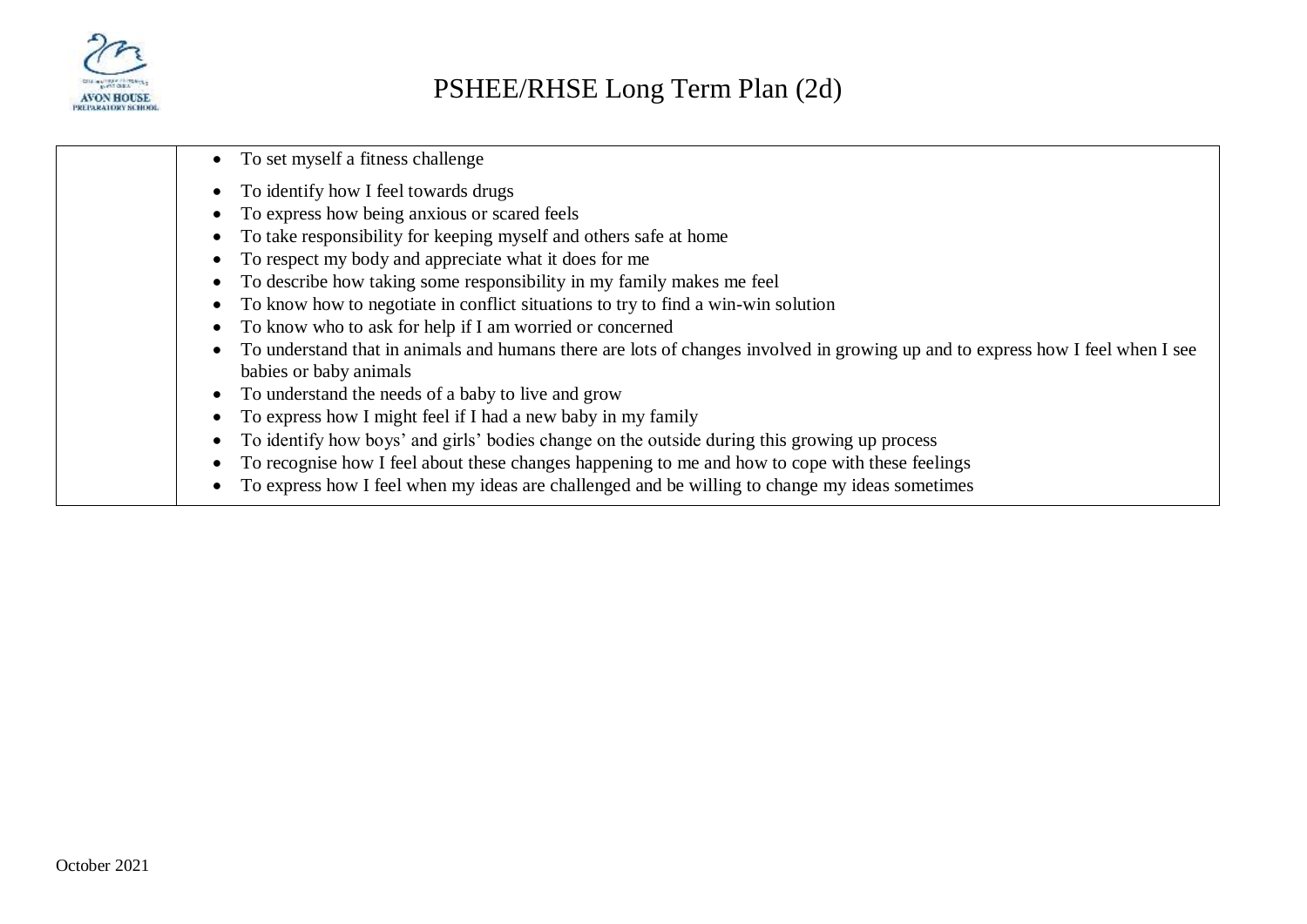

## PSHEE/RHSE Long Term Plan (2d)

|                                 | Year 4                                                                                                                                                                                                                                                                                                                                                                                                                                                                                                                                                                                                                                                                                                                                                                                                                                                                                                                                                                                                                                                                                                                                                                                                                                                                                | Year 5                                                                                                                                                                                                                                                                                                                                                                                                                                                                                                                                                                                                                                                                                                                                                                                                                                                                                                                                                                                                                                                                                                                                                                                                      | Year 6                                                                                                                                                                                                                                                                                                                                                                                                                                                                                                                                                                                                                                                                                                                                                                                                                                                                                                                                                                                                                                                                                                                                                                                               |
|---------------------------------|---------------------------------------------------------------------------------------------------------------------------------------------------------------------------------------------------------------------------------------------------------------------------------------------------------------------------------------------------------------------------------------------------------------------------------------------------------------------------------------------------------------------------------------------------------------------------------------------------------------------------------------------------------------------------------------------------------------------------------------------------------------------------------------------------------------------------------------------------------------------------------------------------------------------------------------------------------------------------------------------------------------------------------------------------------------------------------------------------------------------------------------------------------------------------------------------------------------------------------------------------------------------------------------|-------------------------------------------------------------------------------------------------------------------------------------------------------------------------------------------------------------------------------------------------------------------------------------------------------------------------------------------------------------------------------------------------------------------------------------------------------------------------------------------------------------------------------------------------------------------------------------------------------------------------------------------------------------------------------------------------------------------------------------------------------------------------------------------------------------------------------------------------------------------------------------------------------------------------------------------------------------------------------------------------------------------------------------------------------------------------------------------------------------------------------------------------------------------------------------------------------------|------------------------------------------------------------------------------------------------------------------------------------------------------------------------------------------------------------------------------------------------------------------------------------------------------------------------------------------------------------------------------------------------------------------------------------------------------------------------------------------------------------------------------------------------------------------------------------------------------------------------------------------------------------------------------------------------------------------------------------------------------------------------------------------------------------------------------------------------------------------------------------------------------------------------------------------------------------------------------------------------------------------------------------------------------------------------------------------------------------------------------------------------------------------------------------------------------|
| <b>Covered</b><br><b>Termly</b> | <b>Rights and Responsibilities (RRS</b><br>assemblies, class charters, lesson<br>planning, charity initiatives, House<br>system)<br>Mutual Respect (house system,<br>assembly, themed days, festivals,<br>sporting fixtures and events,<br>competitions, Circle of Friends)<br><b>Individual Liberty</b> (clubs, peer<br>mentoring, PSHEE, class time, lunch<br>time, Wonder Wall)<br>Rule of Law (assembly, guest speakers,<br>$\bullet$<br>school behaviour system)<br>Democracy (school, travel, sports and<br>$\bullet$<br>eco councils, monitors)<br><b>Tolerance of different faiths/beliefs</b><br>$\bullet$<br>(assembly, themed days, festivals, EAL<br>labelling, parental involvement)<br>Playground behaviour (class time)<br>$\bullet$<br>Language and manners (dining hall,<br>$\bullet$<br>assembly, PSHEE)<br>E-Safety (computing, PSHEE)<br>$\bullet$<br>Digital wellbeing (PSHEE, RHSE)<br>Road Safety (day trips, walk to school<br>$\bullet$<br>week)<br>Stranger Danger (day trips)<br>$\bullet$<br>Personal Hygiene (cookery, class time,<br>$\bullet$<br>RHSE)<br>Charitable organisations (house group<br>$\bullet$<br>fundraisers)<br>Government and politics (current<br>$\bullet$<br>affairs)<br>Spending money wisely (maths,<br>class/residential trips) | <b>Rights and Responsibilities (RRS assemblies,</b><br>class charters, lesson planning, charity initiatives,<br>House system)<br>Mutual Respect (house system, assembly, themed<br>days, festivals, sporting fixtures and events,<br>competitions, Circle of Friends)<br>Individual Liberty (clubs, peer mentoring,<br>PSHEE, class time, lunch time, Wonder Wall)<br>Rule of Law (assembly, guest speakers, school<br>behaviour system)<br>Democracy (school, travel, sports and eco<br>councils, monitors)<br>Tolerance of different faiths/beliefs (assembly,<br>themed days, festivals, EAL labelling, parental<br>involvement)<br>Playground behaviour (class time)<br>$\bullet$<br>Language and manners (dining hall, assembly,<br>$\bullet$<br>PSHEE)<br>E-Safety (computing, PSHEE)<br>Digital wellbeing (PSHEE, RHSE)<br>$\bullet$<br>Road Safety (day trips, walk to school week)<br>$\bullet$<br>Stranger Danger (day trips)<br>Personal hygiene (cookery, class time, RHSE)<br>$\bullet$<br>Charitable organisations (house group fundraisers)<br>$\bullet$<br>Government and politics (current affairs)<br>$\bullet$<br>Spending money wisely (maths, class/residential<br>$\bullet$<br>trips) | <b>Rights and Responsibilities (RRS</b> assemblies,<br>class charters, lesson planning, charity<br>initiatives, House system)<br>Mutual Respect (house system, assembly,<br>themed days, festivals, sporting fixtures and<br>events, competitions, Circle of Friends)<br><b>Individual Liberty</b> (clubs, peer mentoring,<br>PSHEE, class time, lunch time, Wonder Wall)<br>Rule of Law (assembly, guest speakers, school<br>behaviour system, mock trial)<br>Democracy (school, travel, sports and eco<br>councils, monitors)<br><b>Tolerance of different faiths/beliefs</b><br>(assembly, themed days, festivals, EAL<br>labelling, parental involvement)<br>Playground behaviour (class time)<br>Language and manners (dining hall, assembly,<br>PSHEE)<br>E-Safety (computing, PSHEE)<br>Digital wellbeing (PSHEE, RSHE)<br>Road Safety (day trips, walk to school week)<br>Stranger Danger (day trips)<br>Personal hygiene (cookery, class time, RHSE)<br>Charitable organisations (house group<br>fundraisers)<br>Government and politics (current affairs)<br>$\bullet$<br>Spending money wisely (maths,<br>class/residential trips)<br>Travelling safely (TfL visit)<br>Junior citizenship |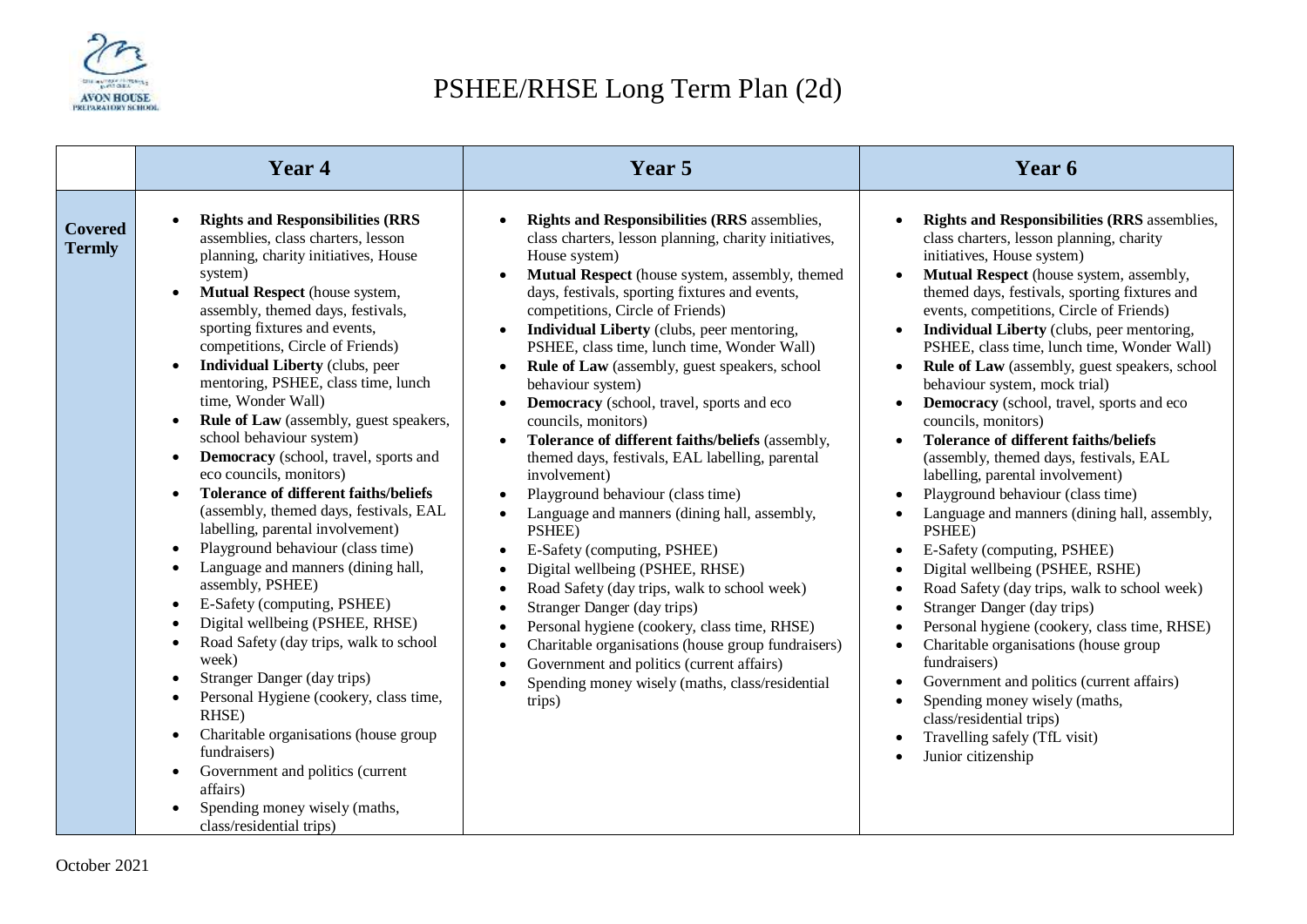

| Year 4 | To appreciate that different activities or habits can affect the way people feel and sometimes leave us with conflicting feelings                   |
|--------|-----------------------------------------------------------------------------------------------------------------------------------------------------|
|        | To understand how to start forming healthy digital habits                                                                                           |
|        | To know my attitude and actions make a difference to the class team<br>$\bullet$                                                                    |
|        | To understand who is in my school community, the roles they play and how I fit in                                                                   |
|        | To understand how democracy works through the school council                                                                                        |
|        | To understand that my actions affect myself and others I care about and I should consider other people's feelings and try to<br>empathise with them |
|        | To understand how groups come together to make decisions and to take on a role in a group and contribute to the overall<br>outcome                  |
|        | To understand how democracy and having a voice benefits the school community                                                                        |
|        | To understand that, sometimes, we make assumptions based on what people look like<br>$\bullet$                                                      |
|        | To know that sometimes bullying is hard to spot and to know what to do if I think bullying is going on<br>$\bullet$                                 |
|        | To understand why witnesses sometimes join in with bullying and sometimes don't tell<br>٠                                                           |
|        | To identify what is special about me and to value the ways in which I am unique<br>٠                                                                |
|        | To know how it feels to have hopes and dreams<br>٠                                                                                                  |
|        | To know how it feels to be disappointed and how to cope with it<br>٠                                                                                |
|        | To know what it means to be resilient and to have a positive attitude                                                                               |
|        | To relate to feelings of shame and guilt and know how to act assertively to resist pressure from myself and others<br>٠                             |
|        | To identify feelings of anxiety and fear associated with peer pressure                                                                              |
|        | To know what is right and wrong<br>$\bullet$                                                                                                        |
|        | To know how it feels to belong to a range of different relationships and identify what I contribute to each of them                                 |
|        | To know how most people feel when they lose someone or something they love                                                                          |
|        | To explain different points of view on an animal rights issue<br>٠                                                                                  |
|        | To recognise how I feel about changes happening to me and my body and how to cope with these feelings                                               |
|        | To understand that having a baby is a personal choice and express how I feel about having children when I am an adult                               |
|        | To describe changes to a girl's body that allow her to have a baby and know that I have strategies to help me cope with                             |
|        | physical and emotional changes I will experience during puberty                                                                                     |
|        | To be confident enough to try to make changes when I think they will benefit me                                                                     |
|        |                                                                                                                                                     |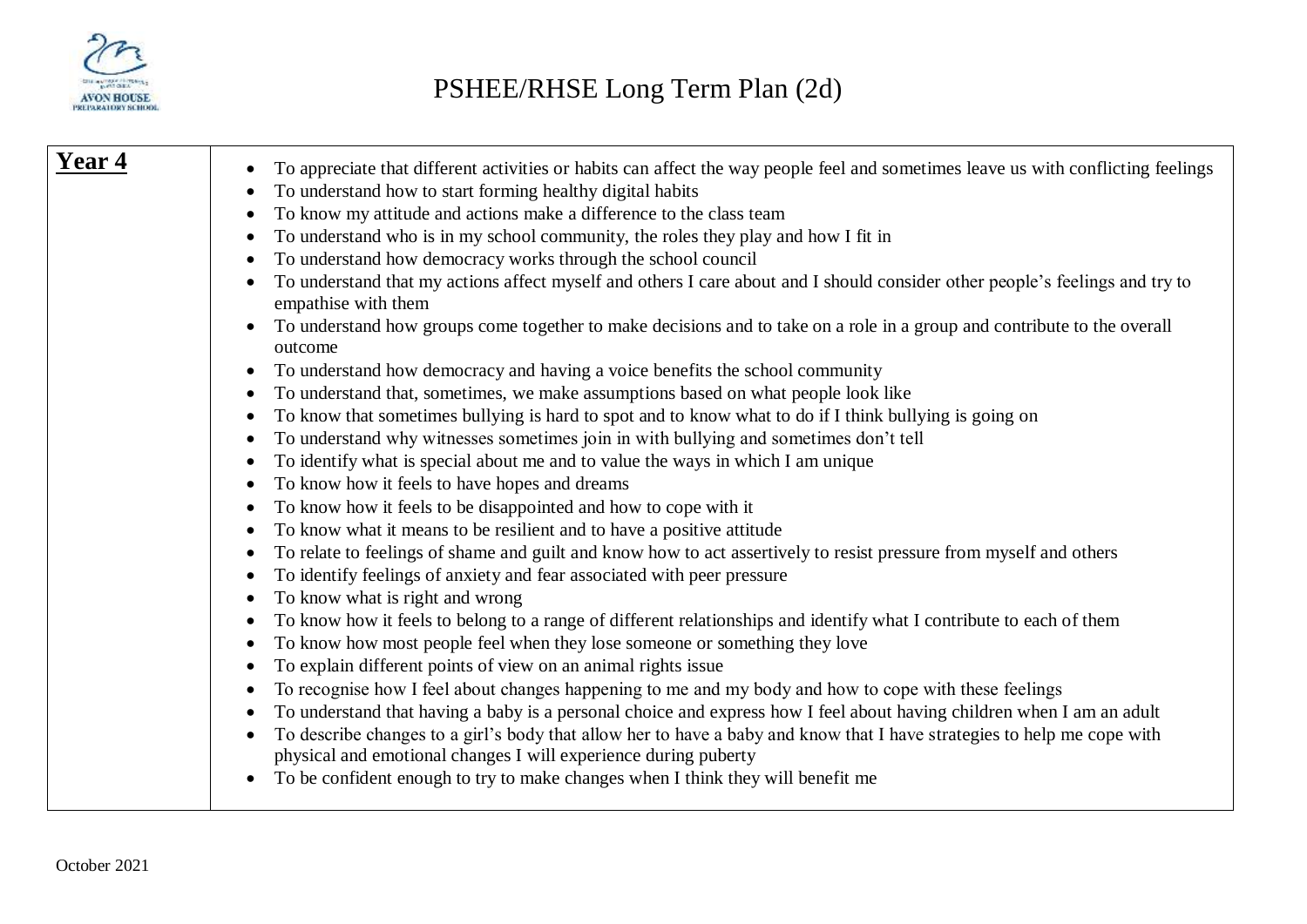

| Year 5 | To understand what is meant by 'Digital Wellbeing' and how certain activities can have both a positive and negative impact on |
|--------|-------------------------------------------------------------------------------------------------------------------------------|
|        | it                                                                                                                            |
|        | To appreciate how screen use could make people feel both physically and mentally and that these feelings will differ for each |
|        | person                                                                                                                        |
|        | To face new challenges positively and know how to set personal goals                                                          |
|        | To understand my rights and responsibilities as a British citizen and a member of my school                                   |
|        | To make choices about my own behaviour because I understand how rewards and consequences feel                                 |
|        | To understand how an individual's behaviour can impact on a group                                                             |
|        | To understand that cultural differences sometimes cause conflict                                                              |
|        | To understand what racism is                                                                                                  |
|        | To understand how rumour-spreading and name-calling can be bullying behaviour                                                 |
|        | To explain the difference between direct and indirect types of bullying                                                       |
|        | To compare my life with people in the developing world                                                                        |
|        | To enjoy the experience of a culture other than my own                                                                        |
|        | To identify what I would like my life to be like when I am grown up                                                           |
|        | To appreciate the contributions made by people in different jobs                                                              |
|        | To appreciate the opportunities that learning and education are giving me and understand how this will help me to build my    |
|        | future                                                                                                                        |
|        | To describe the dreams and goals of young people in a culture different to mine                                               |
|        | To understand that communicating with someone in a different culture means we can learn from each other                       |
|        | To know the health risks of smoking and discuss how tobacco affects the lungs, liver and heart                                |
|        | To make an informed decision about whether or not I choose to drink alcohol and know how to resist pressure                   |
|        | To know how to keep myself calm in emergencies                                                                                |
|        | To understand how the media and celebrity culture promotes certain body types                                                 |
|        | To respect and value my body                                                                                                  |
|        | To be motivated to keep myself healthy and happy                                                                              |
|        | To be aware of my own self-image and how my body image fits into that                                                         |
|        | To explain how a girl's body changes during puberty and understand the importance of looking after myself physically and      |
|        | emotionally                                                                                                                   |
|        | To describe how boys' and girls' bodies change during puberty<br>$\bullet$                                                    |
|        |                                                                                                                               |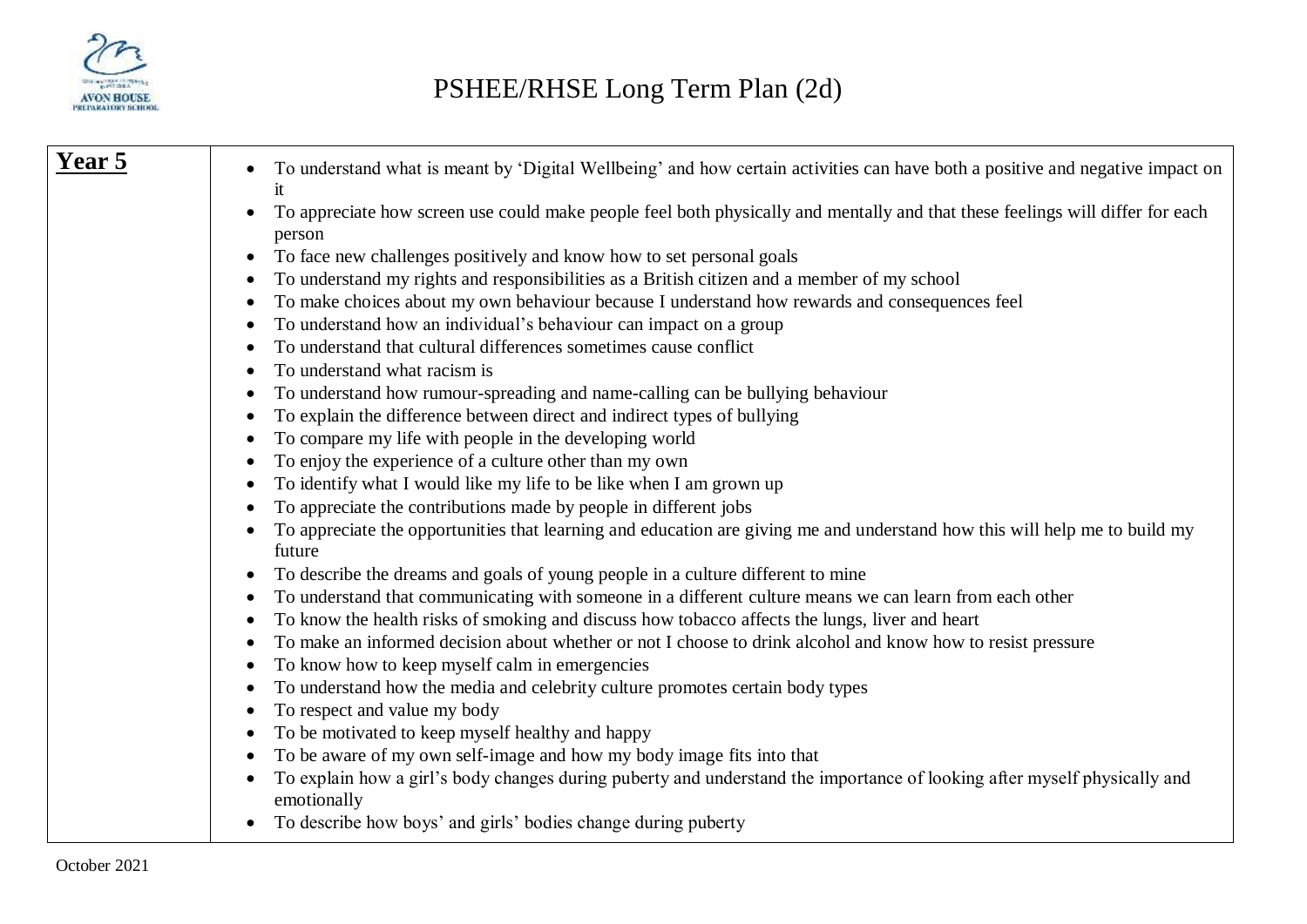

|        | To understand that sexual intercourse can lead to conception and that is how babies are usually made                                 |
|--------|--------------------------------------------------------------------------------------------------------------------------------------|
|        | To be confident that I can cope with the changes that growing up will bring                                                          |
|        | To identify what I am looking forward to when I am in Year 6                                                                         |
|        | To know how to keep building my own self esteem                                                                                      |
|        | To know how to stand up for myself and how to negotiate and compromise<br>٠                                                          |
|        | To understand how it feels to be attracted to someone and what having a boyfriend/girlfriend might mean                              |
|        |                                                                                                                                      |
| Year 6 | To understand how certain activities may help enhance a person's 'Digital Wellbeing' whilst others may not have a positive<br>effect |
|        | To appreciate how we can use our knowledge and tools to make personal choices to create healthy digital habits<br>$\bullet$          |
|        | To identify my goals for this year and understand my fears and worries about the future                                              |
|        | To know that there are universal rights for all children but for many children these rights are not met<br>٠                         |
|        | To understand that my actions affect other people locally and globally                                                               |
|        | To make choices about my own behaviour because I understand how rewards and consequences feel<br>٠                                   |
|        | To understand how an individual's behaviour can impact on a group and understand how democracy and having a voice                    |
|        | benefits the school community                                                                                                        |
|        | To understand there are different perceptions about what normal means                                                                |
|        | To understand how having a disability could affect someone's life                                                                    |
|        | To explain some of the ways in which one person or a group can have power over another                                               |
|        | To know some of the reasons why people use bullying behaviours                                                                       |
|        | To appreciate people for who they are                                                                                                |
|        | To explain ways in which difference can be a source of conflict and a cause for celebration                                          |
|        | To understand why it is important to stretch the boundaries of my current learning<br>٠                                              |
|        | To set success criteria so that I will know whether I have reached my goal                                                           |
|        | To identify problems in the world that concern me and talk to other people about them                                                |
|        | To empathise with people who are suffering or who are living in difficult situations                                                 |
|        | To know the impact of food on the body, e.g. creating energy, giving comfort and altering mood                                       |
|        | To be motivated to find ways to be happy and cope with life's situations without using drugs                                         |
|        | To say how I feel about using alcohol when I am older and my reasons for this                                                        |
|        | To know how to keep myself safe to avoid emergencies and also how to deal with emergencies if they happen                            |
|        |                                                                                                                                      |